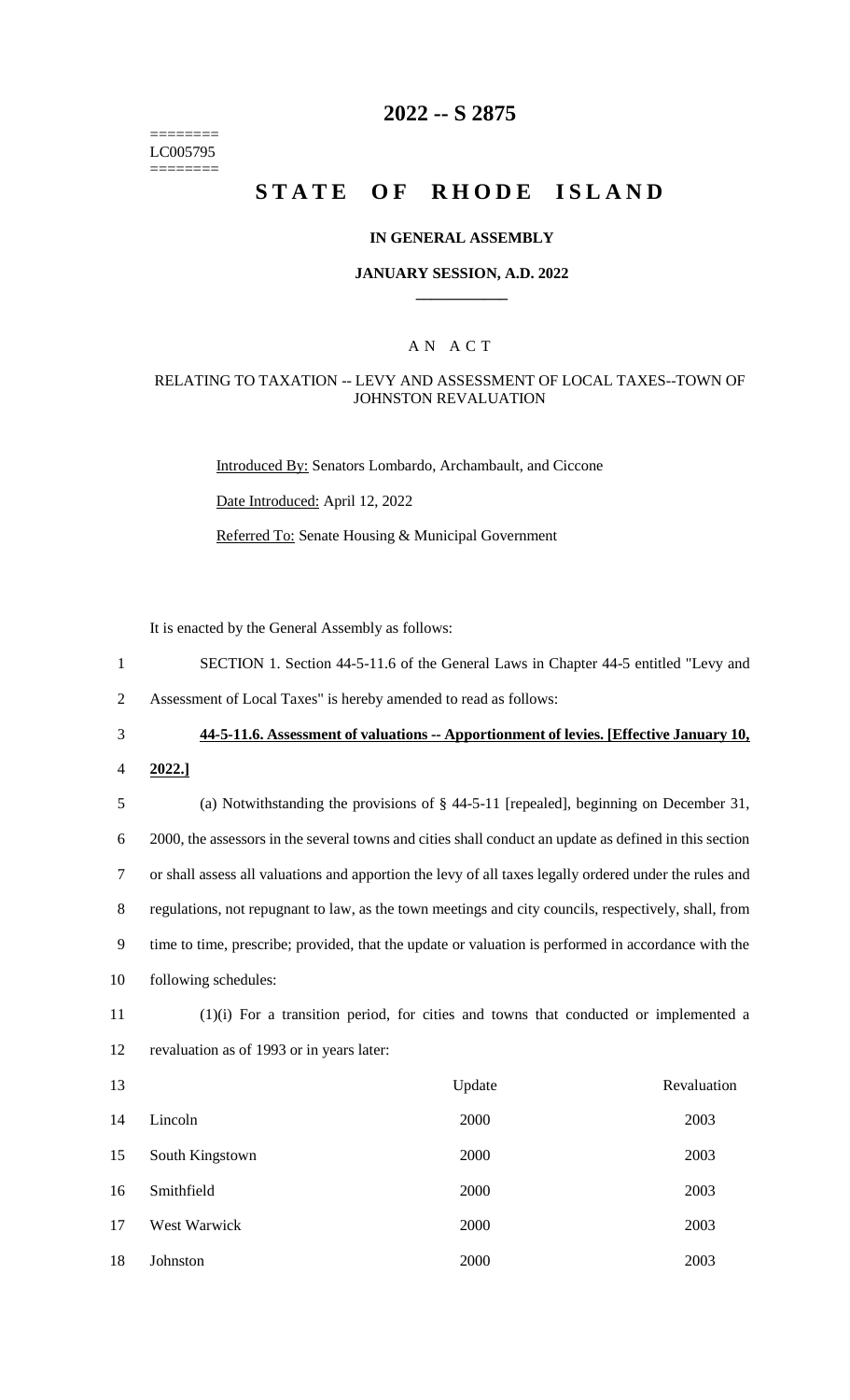| $\mathbf{1}$   | Burrillville                                                                                | 2000      |           | 2003        |  |
|----------------|---------------------------------------------------------------------------------------------|-----------|-----------|-------------|--|
| $\overline{2}$ | North Smithfield                                                                            | 2000      |           | 2003        |  |
| 3              | <b>Central Falls</b>                                                                        | 2000      |           | 2003        |  |
| $\overline{4}$ | North Kingstown                                                                             | 2000      |           | 2003        |  |
| 5              | Jamestown                                                                                   | 2000      |           | 2003        |  |
| 6              | North Providence                                                                            | 2001      |           | 2004        |  |
| $\overline{7}$ | Cumberland                                                                                  | 2001      |           | 2004        |  |
| 8              | <b>Bristol</b>                                                                              | 2004      |           | 2001        |  |
| 9              | Charlestown                                                                                 | 2001      |           | 2004        |  |
| 10             | East Greenwich                                                                              | 2002      |           | 2005        |  |
| 11             | Cranston                                                                                    | 2002      |           | 2005        |  |
| 12             | Barrington                                                                                  | 2002      |           | 2005        |  |
| 13             | Warwick                                                                                     | 2003      |           | 2006        |  |
| 14             | Warren                                                                                      | 2003      |           | 2006        |  |
| 15             | East Providence                                                                             | 2003      |           | 2006        |  |
| 16             | (ii) Provided that the reevaluation period for the town of New Shoreham shall be extended   |           |           |             |  |
| 17             | to 2003 and the update for the town of Hopkinton may be extended to 2007 with no additional |           |           |             |  |
| 18             | reimbursements by the state relating to the delay.                                          |           |           |             |  |
| 19             | (iii) The implementation date for this schedule is December 31, of the stated year.         |           |           |             |  |
| 20             | (iv) Those cities and towns not listed in this schedule shall continue the revaluation      |           |           |             |  |
| 21             | schedule pursuant to $\S$ 44-5-11 [repealed].                                               |           |           |             |  |
| 22             | $(2)(i)$ For the post-transition period and in years thereafter:                            |           |           |             |  |
| 23             |                                                                                             | Update #1 | Update #2 | Revaluation |  |
| 24             | Woonsocket                                                                                  | 2002      | 2005      | 2008        |  |
| 25             | Pawtucket                                                                                   | 2002      | 2005      | 2008        |  |
| 26             | Portsmouth                                                                                  | 2001      | 2004      | 2007        |  |
| 27             | Coventry                                                                                    | 2001      | 2004      | 2007        |  |
| 28             | Providence                                                                                  | 2003      | 2006      | 2009        |  |
| 29             | Foster                                                                                      | 2002      | 2005      | 2008        |  |
| 30             | Middletown                                                                                  | 2002      | 2005      | 2008        |  |
| 31             | Little Compton                                                                              | 2003      | 2006      | 2009        |  |
| 32             | Scituate                                                                                    | 2003      | 2006      | 2009        |  |
| 33             | Westerly                                                                                    | 2003      | 2006      | 2009        |  |
| 34             | West Greenwich                                                                              | 2004      | 2007      | 2010        |  |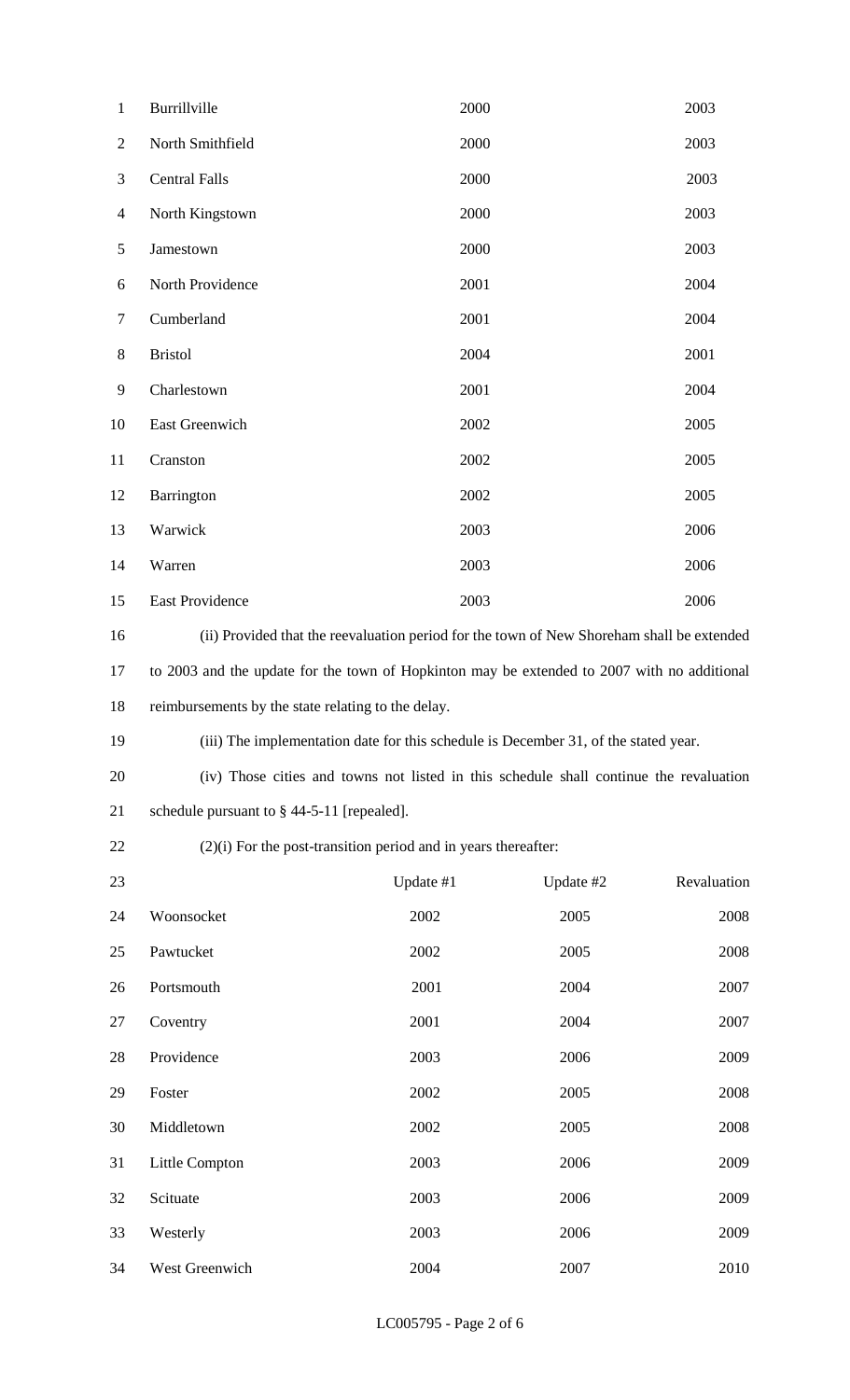| $\mathbf{1}$   | Glocester            | 2004 | 2007 | 2010 |
|----------------|----------------------|------|------|------|
| $\mathbf{2}$   | Richmond             | 2004 | 2007 | 2010 |
| $\mathfrak{Z}$ | <b>Bristol</b>       | 2004 | 2007 | 2010 |
| $\overline{4}$ | Tiverton             | 2005 | 2008 | 2011 |
| $\mathfrak{S}$ | Newport              | 2005 | 2008 | 2011 |
| 6              | New Shoreham         | 2006 | 2009 | 2012 |
| $\tau$         | Narragansett         | 2005 | 2008 | 2011 |
| $8\,$          | Exeter               | 2005 | 2008 | 2011 |
| $\mathbf{9}$   | Hopkinton            | 2007 | 2010 | 2013 |
| 10             | Lincoln              | 2006 | 2009 | 2012 |
| 11             | South Kingstown      | 2006 | 2009 | 2012 |
| 12             | Smithfield           | 2006 | 2009 | 2012 |
| 13             | West Warwick         | 2006 | 2009 | 2012 |
| 14             | Johnston             | 2006 | 2009 | 2012 |
| 15             | Burrillville         | 2006 | 2009 | 2012 |
| 16             | North Smithfield     | 2006 | 2009 | 2012 |
| 17             | <b>Central Falls</b> | 2006 | 2009 | 2012 |
| 18             | North Kingstown      | 2006 | 2009 | 2012 |
| 19             | Jamestown            | 2006 | 2009 | 2012 |
| 20             | North Providence     | 2007 | 2010 | 2013 |
| 21             | Cumberland           | 2007 | 2010 | 2013 |
| 22             | Charlestown          | 2007 | 2010 | 2013 |
| 23             | East Greenwich       | 2008 | 2011 | 2014 |
| 24             | Cranston             | 2008 | 2011 | 2014 |
| 25             | Barrington           | 2008 | 2010 | 2014 |
| 26             | Warwick              | 2009 | 2012 | 2015 |
| 27             | Warren               | 2009 | 2012 | 2016 |
| 28             | East Providence      | 2009 | 2012 | 2015 |

 (ii) The implementation date for the schedule is December 31 of the stated year. Upon the completion of the update and revaluation according to this schedule, each city and town shall conduct a revaluation within nine (9) years of the date of the prior revaluation and shall conduct an update of real property every three (3) years from the last revaluation. Provided, that for the town of Bristol, the time for the first statistical update following the 2010 revaluation shall be extended from 2013 to 2014 and said statistical update shall be based on valuations as of December 31, 2014,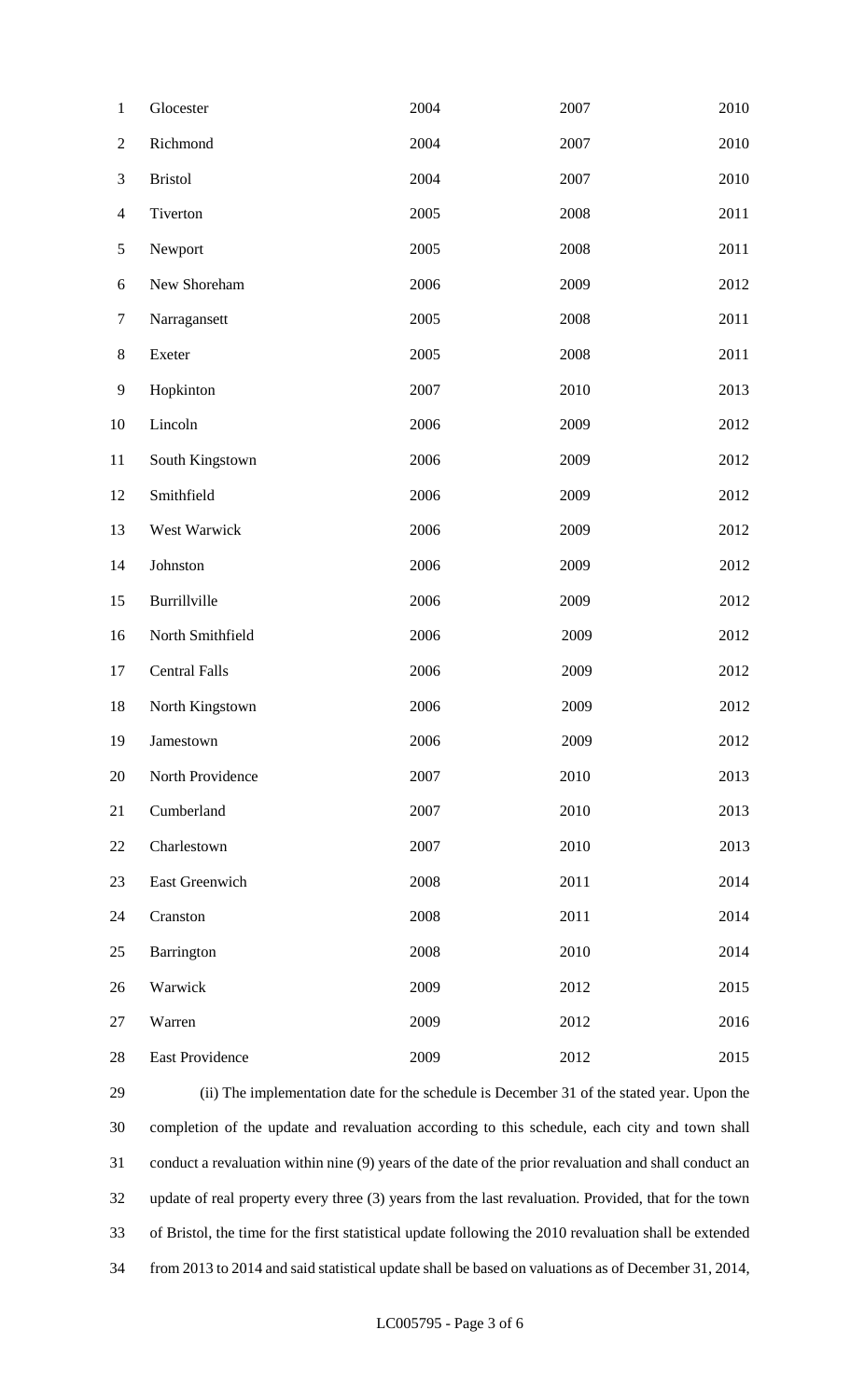and the first revaluation following the December 31, 2014, and 2015 statistical revaluation shall be extended from 2016 to 2019 and said revaluation shall be based on valuations as of December 31, 2018, and, that for the city of Woonsocket, the time of the first statistical update following the 2017 revaluation shall be extended from 2020 to 2021, and the statistical update shall be based on the 5 valuations as of December 31, 2021 and, that for the town of Johnston, the time of the revaluation following the 2012 revaluation shall be extended from 2022 to 2023, and the statistical update shall 7 be based on the valuations as of December 31, 2022. (iii) Cities and towns shall not change the assessment of any property based on the purchase price of the property after a transfer occurs except in accordance with a townwide or citywide

 revaluation or update schedule; provided that, this prohibition shall not apply to completed new real estate construction.

 (b) No later than February 1, 1998, the director of the department of revenue shall promulgate rules and regulations consistent with the provisions of this section to define the requirements for the updates that shall include, but not be limited to:

15 (1) An analysis of sales;

(2) A rebuilding of land value tables;

(3) A rebuilding of cost tables of all improvement items; and

 (4) A rebuilding of depreciation schedules. Upon completion of an update, each city or town shall provide for a hearing and/or appeal process for any aggrieved person to address any issue that arose during the update.

 (c) The costs incurred by the towns and cities for the first update shall be borne by the state in an amount not to exceed twenty dollars (\$20.00) per parcel. The costs incurred by the towns and cities for the second update shall be borne eighty percent (80%) by the state (in an amount not to exceed sixteen dollars (\$16.00) per parcel) and twenty percent (20%) by the town or city, and in the third update and thereafter, the state shall pay sixty percent (60%) of the update (not to exceed twelve dollars (\$12.00) per parcel) and the town or city shall pay forty percent (40%); provided, that for the second update and in all updates thereafter, that the costs incurred by any city or town that is determined to be a distressed community pursuant to § 45-13-12 shall be borne eighty percent (80%) by the state and twenty percent (20%) by the city or town for all updates required by this section.

 (d) The office of municipal affairs, after consultation with the League of Cities and Towns and the Rhode Island Assessors' Association, shall recommend adjustments to the costs formula described in subsection (c) of this section based upon existing market conditions.

(e) Any property that is either exempt from the local property tax pursuant to § 44-3-3 or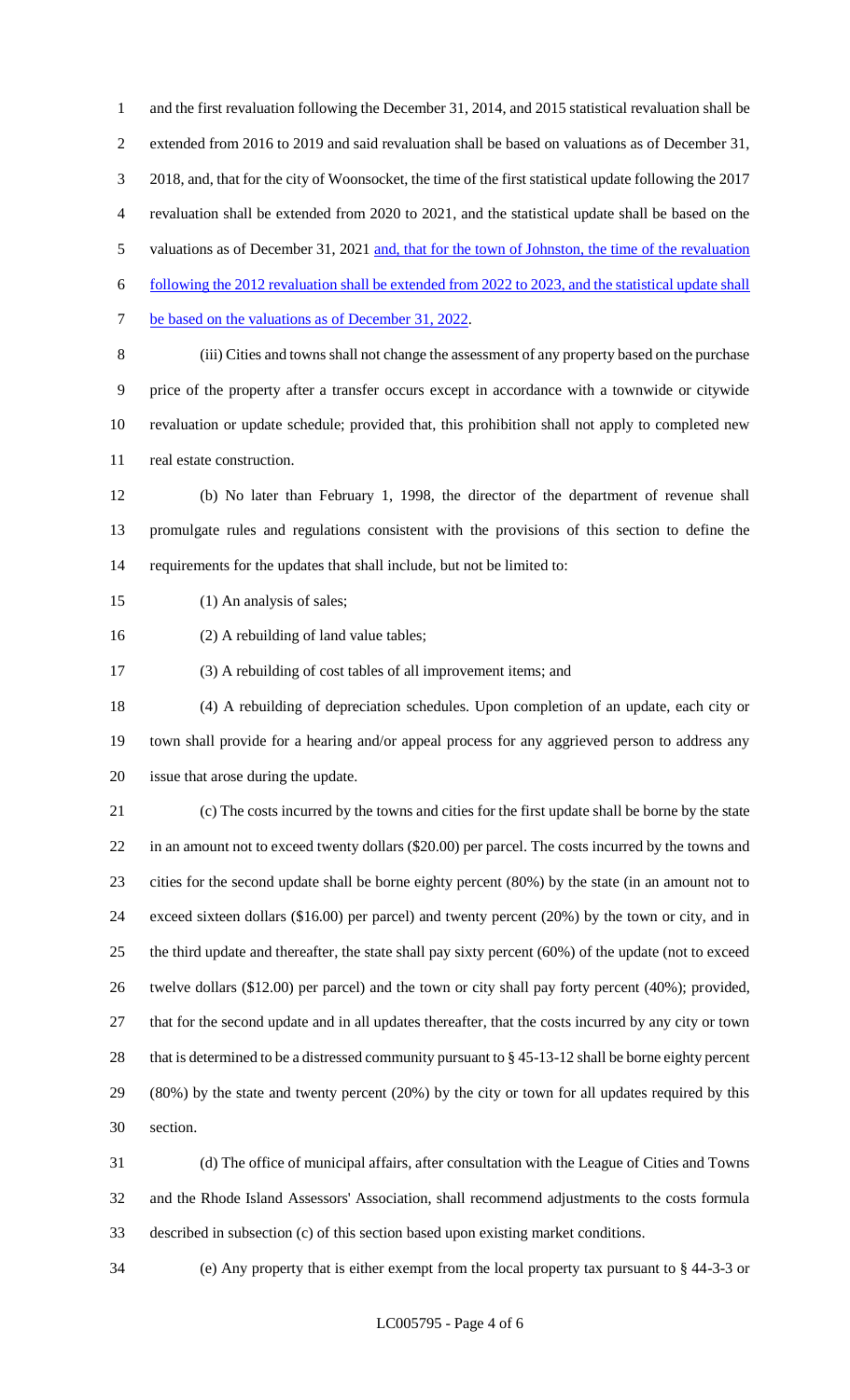pays a city or town an amount in lieu of taxes is not required to have its values updated pursuant to this section and the property is not eligible for the reimbursement provisions of subsection (c) of this section. However, those properties that are exempt from taxation and are eligible for state appropriations in lieu of property tax under the provisions of § 45-13-5.1 are eligible for state reimbursement pursuant to subsection (c) of this section, provided, that these properties were revalued as part of that city or town's most recent property revaluation.

 (f) No city or town is required to conduct an update pursuant to this section unless the state has appropriated sufficient funds to cover the state's costs as identified in subsection (c) of this section.

 (g) Any city or town that fails to conduct an update or revaluation as required by this section, or requests and receives an extension of the dates specified in this section, shall receive the same amount of state aid under §§ 45-13-1, 45-13-5.1, and 45-13-12 in the budget year for which the new values were to apply as the city or town received in state aid in the previous budget year; provided, however, if the new year's entitlement is lower than the prior year's entitlement, the lower amount applies, except for the town of New Shoreham for the fiscal year 2003.

 (h) Any bill or resolution to extend the dates for a city or town to conduct an update or revaluation must be approved by a two-thirds (⅔) majority of both houses of the general assembly. SECTION 2. This act shall take effect upon passage.

#### ======== LC005795 ========